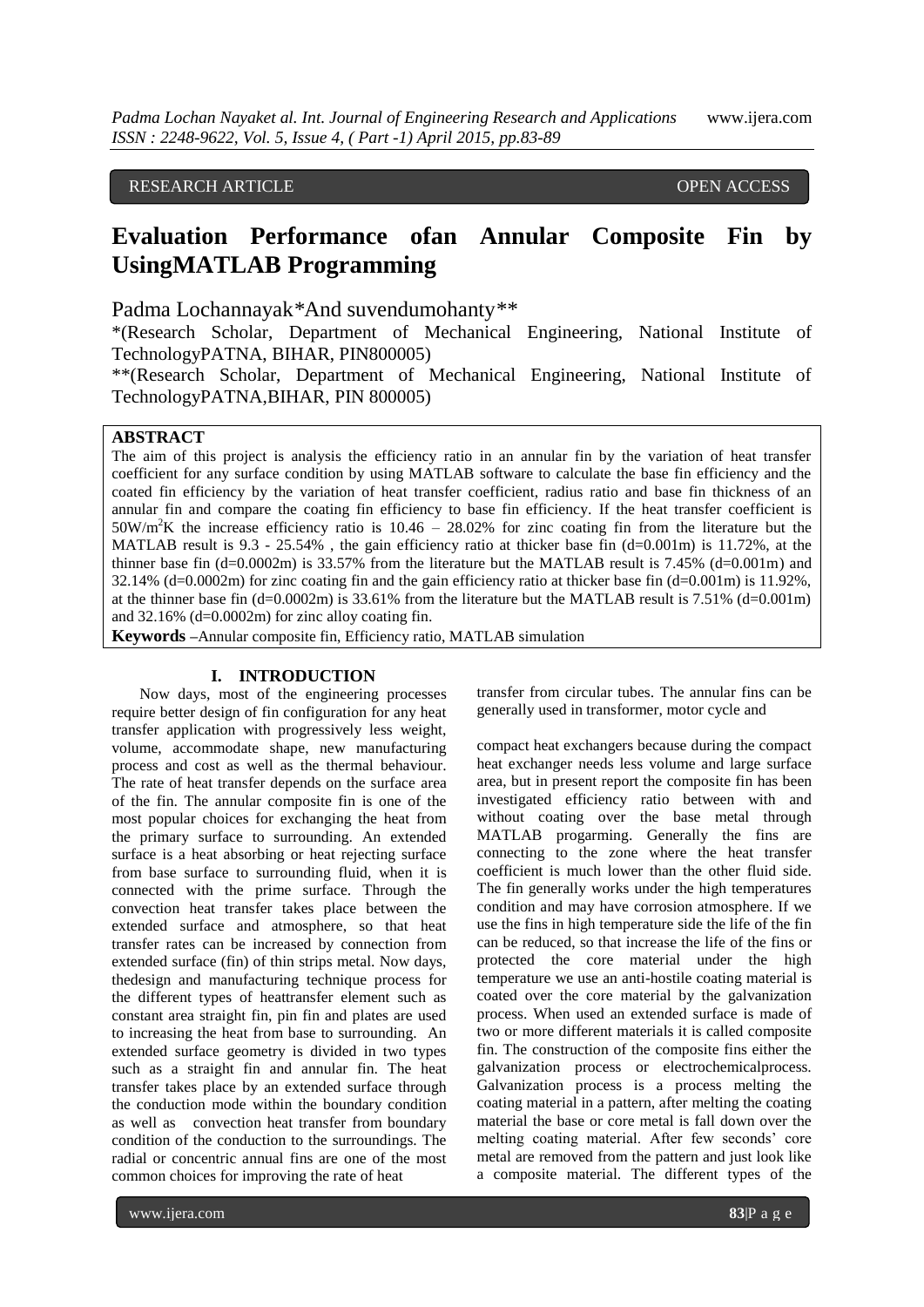coating materials are used over the base material such as Zinc, Aluminium, Silicon, Copper, Silver, Nickel, Lead, Aluminium Oxide, Tin and the alloys of Aluminium, Tin, Lead andCopper. The coating of different materials and their alloys are used to protect the base material from the different environmental condition such as morehighly polluted air in industrial regions, high intensity of rain falls,moistures content of theair,water contains chemical pollutants and marine water are effects on the coating materials. Due to these effects the coating materials are destroyed by corrosion but the base material is protected, so that the life of the fin is increase.

Balaji and Srinivas<sup>[1]</sup>discussed the effect of coating on the efficiency of annular fin. He has observed that high thermal conductivity coating materials are reducing the temperature variation from base to tip.

Kundu and Das[2] reported the performance of elliptic fin has been analysed using a semi analytical technique. He has also shown the efficiency of elliptic fin by using sector method.

Lalot, Tournier and Jensen[3] discussed the fin efficiency of annular fin made of two materials by using the arithmetic special mean approximate method.

Chi-Yuan Lai[4] reported the thermal performance of singular annular fin with variable thermal properties such as heat transfer coefficient and thermal conductivity. He has also describe the singular annular fin can be divided into several circular sections and each section is taken its variable thermal properties. The results obtained from each section have been combined each section and calculated by using recursive formula.

Mokheimer[5] investigated the performance of annular fins of different profiles subject to locally variable heat transfer coefficient. The performance of the fin expressed in terms of fin efficiency in the form of curves known as the fin-efficiency curves for different types of fins.

Horibe, ZhongminandHaruki[6] discussed the composite fin are made of coating layer over a core metal then calculation efficiency of the fins by an analytical process. He has also investigated the theoretical results show that fin efficiency of a coated fin decreases with an increase of the coating layer thickness if the thermal conductivity of coating layer is much less than that of the substrate metallic fin and vice versa.

# **II. METHODOLOGY**

### **II.1.Material selection**

In the present study, the base fin material will be selected is steel and the coating fin material are use zinc and zinc alloy (Zn 95.37%, Al 4.3%, Cu 0.25%) over the base fin to see the table no. 2.1

### **II.2.Modeling of annular fin using MATLAB** –

Using MATLAB software to simulate the result and that resultwill be comparewith the journal data that are available in the literature [1]. **II.3. Physical model** 

The sketch of an annular composite fin with rectangular profile is shown in the fig. 2 (a)  $\&$  (b) with the coordinate system and the dimensions are adopted for the development of formulation in this model.



Fig. 2.(a) physical model of an annular composite fin with rectangular profile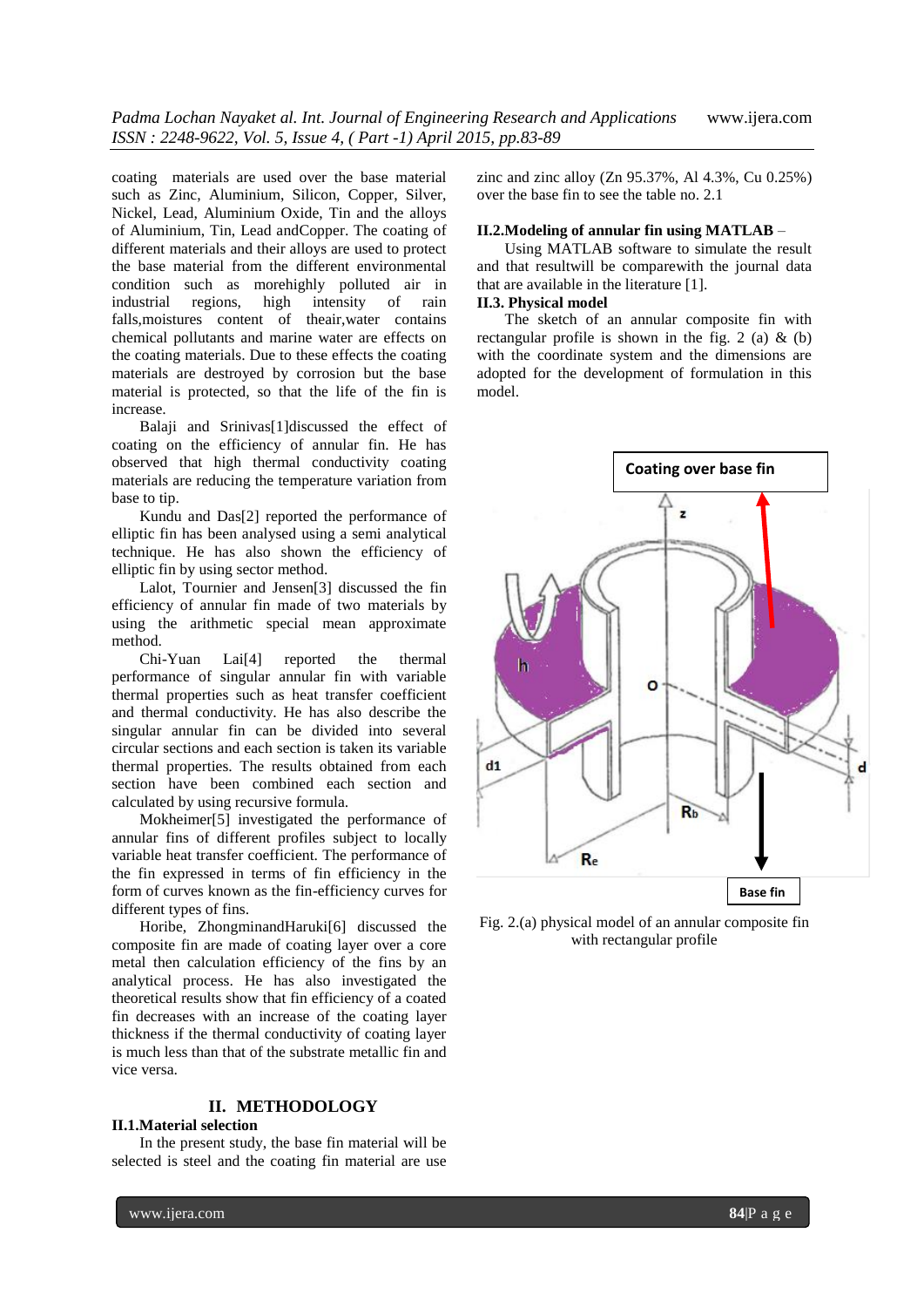

Fig. 2.(b) Circular fins without coating

The mathematical formulation is based upon the following assumption:

- 1. The fin materials of each zone are considered as homogeneous.
- 2. The fin materials of each zone are isotropic.
- 3. Neglected the heat transfer at the fin end.
- 4. Neglected the physical contact resistance between the cylindrical tube and fin base.
- 5. Neglected the physical contact resistance between the base fin (steel) and coated fin (zinc).

Control volume element for heat (energy) balance Consider a small control volume element having sides of length 'dr' and thickness 'dz'.

Solve the equations (partial differential form) of heat propagation in the core material (region-1) of the fin and the coated material (region-2) of the fin.

|               | II.4. Range of investigation of the annular |  |  |
|---------------|---------------------------------------------|--|--|
| composite fin |                                             |  |  |

| Table no. 2.1               |                      |  |  |  |  |
|-----------------------------|----------------------|--|--|--|--|
| <b>Tube Material</b>        | Steel                |  |  |  |  |
| Tube Diameter (outer)       | 10 to 50 mm          |  |  |  |  |
| <b>Thermal Conductivity</b> | 50 W/mK              |  |  |  |  |
| of Steel                    |                      |  |  |  |  |
| Base metal Fin              | steel                |  |  |  |  |
| Coating material            | Zinc and Zinc alloy  |  |  |  |  |
| <b>Thermal Conductivity</b> |                      |  |  |  |  |
| of Coating Materials        | 111 W/mK and         |  |  |  |  |
| like zinc & zinc alloy      | 113W/mK              |  |  |  |  |
| <b>Coating Thickness</b>    | 50 to 150 µm         |  |  |  |  |
| <b>Base Metal Fin</b>       | $0.2$ to 1 mm        |  |  |  |  |
| <b>Thickness</b>            |                      |  |  |  |  |
| inner Radiusfin             | 0.01 <sub>m</sub>    |  |  |  |  |
| outer Radiusfin             | $0.03 \; \mathrm{m}$ |  |  |  |  |
| Surrounding                 | 303 K                |  |  |  |  |
| Temperature                 |                      |  |  |  |  |
| Fin Base Temperature        | 523 K                |  |  |  |  |

## **III. RESULTS AND DISCUSSION**

The following results were obtained by using the MATLAB coding









Figure 3.1 (b) Comparison of efficiency ratio against coating thickness at h=50W/m<sup>2</sup>K for both zinc and zinc alloy

www.ijera.com **85**|P a g e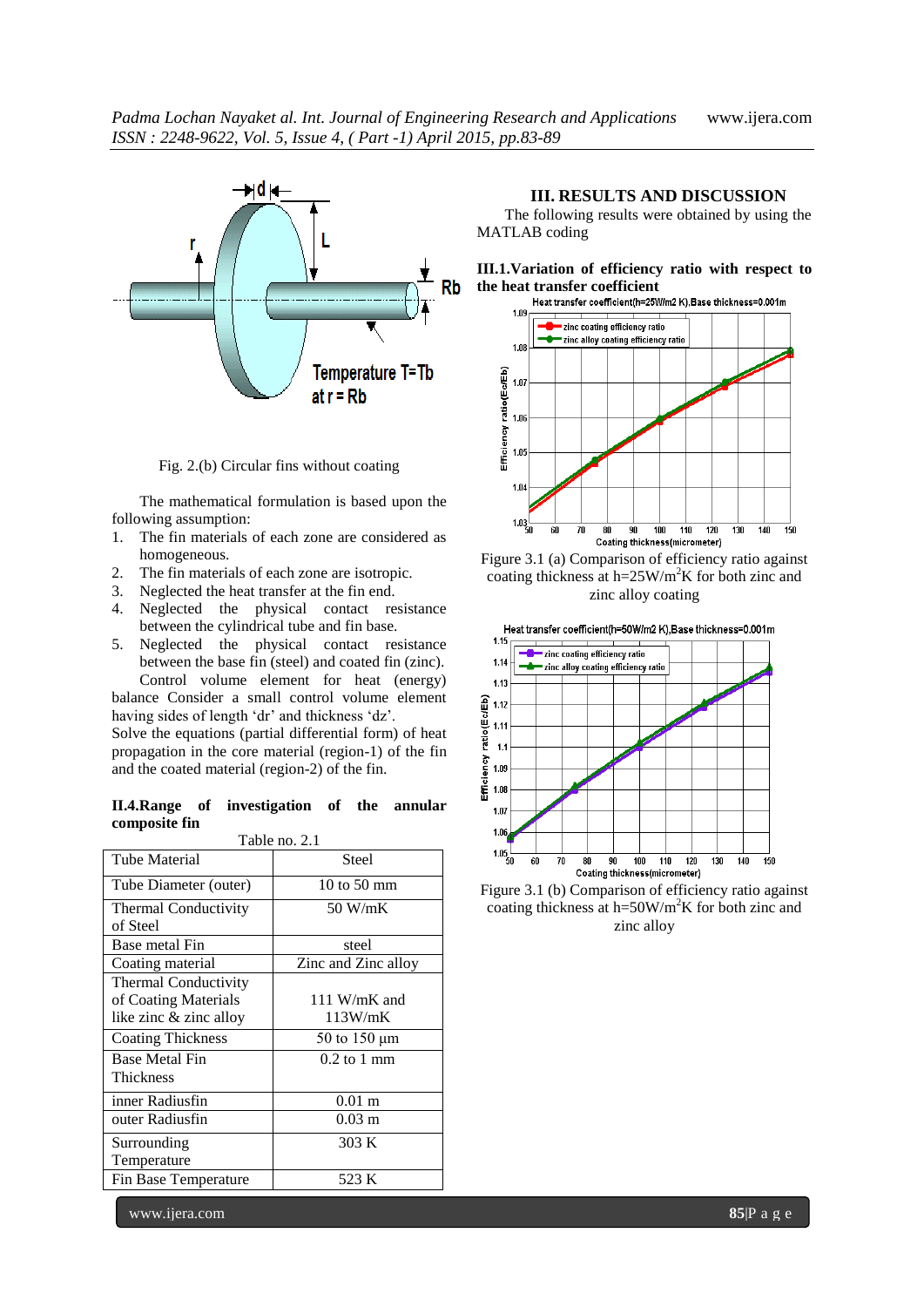*Padma Lochan Nayaket al. Int. Journal of Engineering Research and Applications* www.ijera.com *ISSN : 2248-9622, Vol. 5, Issue 4, ( Part -1) April 2015, pp.83-89*



Figure 3.1 (c) Comparison of efficiency ratio against coating thickness at h=75W/m<sup>2</sup>K for both zinc and zinc alloy coating



Figure 3.1 (d) Comparison of efficiency ratio against coating thickness at h=100W/m<sup>2</sup>K for both zinc and zinc alloy coating.

When study the influence of convection heat transfer coefficient such as  $(h=25W/m^2K, h=50W/m^2K,$ h=75W/m<sup>2</sup>K and h=100W/m<sup>2</sup>K) the other variable like fin base radius  $(R_b)$ , fin tip radius  $(R_e)$  and core thickness (d) were kept constant. Then the following observations were made from the graphs shown in figure 3.1 (a) to figure 3.1 (d) are given below

- (i) Fin efficiency ratio is directly proportional to the coating thickness. If fin efficiency ratio decreases with decreasing the coating thickness and vice versa.
- (ii) Fin efficiency ratio is directly proportional to the heat transfer coefficient. If fin efficiency ratio increases with an increase in convection heat transfer coefficient and vice versa.
- (iii) Fin efficiency ratio of zinc coating fin is lesser than that the zinc alloy coating fin.

**III.2.Variation of efficiency ratio with respect to the radius ratio –**



Figure 3.2 (a) Comparison of efficiency ratio against coating thickness at h= $25W/m^2K$  for variation of radius ratio using zinc coating







Figure 3.2 (c) Comparison of efficiency ratio against coating thickness at h=75W/m<sup>2</sup>K for variation of radius ratio using zinc coating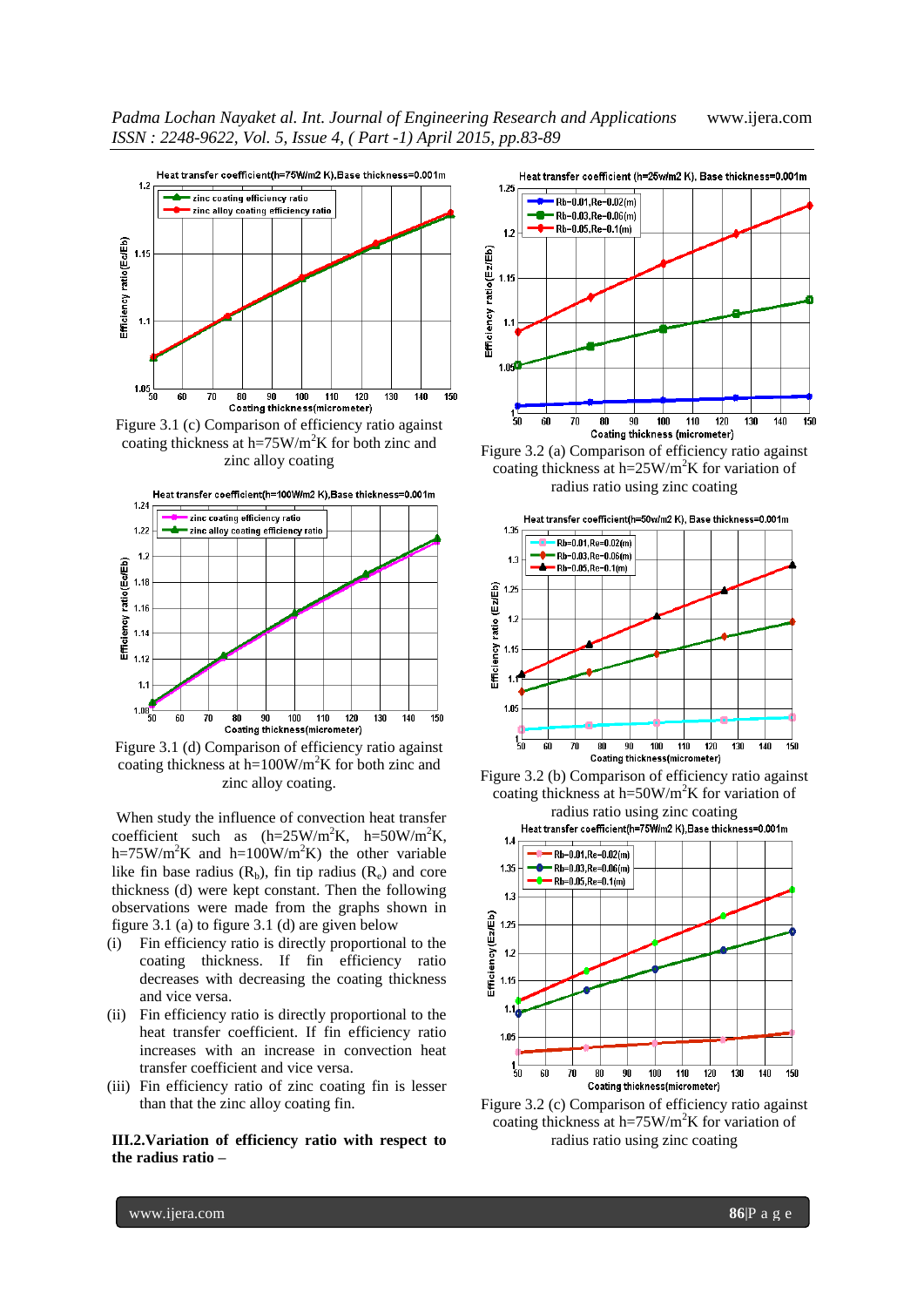*Padma Lochan Nayaket al. Int. Journal of Engineering Research and Applications* www.ijera.com *ISSN : 2248-9622, Vol. 5, Issue 4, ( Part -1) April 2015, pp.83-89*



Figure 3.2 (d) Comparison of efficiency ratio against coating thickness at h=100W/m<sup>2</sup>K for variation of radius ratio using zinc coating

When study the changes of base radius by the variation of heat transfer coefficient, the graphs were drawn against the efficiency ratio vs. coating thickness as shown in figure 3.2 (a) to figure 3.2 (d). The plots were drawn the three different values of base radius i.e.  $(R_b= 0.01m, R_b=0.02m$  and  $R_b=0.05$ m) but the thickness of base material (d) fin were kept constant. The radius ratio has been taken from the journal [1] i.e.  $(R_e / R_b) = 2$ . Then the following observations were made from the graphs shown in figure 3.2 (a) to figure 3.2 (d) are given below

- (i) If taken given radius ratio  $(R_e / R_b)$  above the data, the length of the fin isdirectly proportional to the base radius. If the base radius is increases then the length of fin and their corresponding temperature gradient of the fin are also increases. So that the efficiency of the both fins such as without coating and with coating fin is decreases, but the efficiency ratio is increases.
- (ii) When the heat transfer coefficient is 50 W/m<sup>2</sup>K, the increase efficiency ratio is 10.46 - 28.02% for Zinc coated fin from the journal [1], but it has been found that the increase efficiency ratio is 9.3 - 25.54% for zinc coated fin by using MATLAB.
- (iii) If the convective heat transfer coefficient is increase 25 to 50 W/m<sup>2</sup>K, it has been found that the efficiency ratio is increase, but after that increase the convective heat transfer coefficient 75 to 100  $W/m^2K$  the efficiency ratio is decreases.

Increasing in efficiency ratio of the zinc and zinc alloy coating by the variation of heat transfer coefficient and changes in radius ratio of the fin are given on table no. 3.1 and then compare with the

| Heat<br>transfer<br>coefficient<br>(W/m <sup>2</sup> K) | Increasing<br>efficiency<br>ratio of zinc | Increasing<br>efficiency<br>ratio of<br>Zinc alloy | Journal<br>result of<br>efficiency<br>ratio in<br>zinc and<br>zinc alloy |
|---------------------------------------------------------|-------------------------------------------|----------------------------------------------------|--------------------------------------------------------------------------|
| 25                                                      | 8.2-21.19%                                | $8.36-$<br>21.49%                                  |                                                                          |
| 50                                                      | 9.3-25.54%                                | $9.48 -$                                           | $10.46 -$                                                                |
|                                                         |                                           | 25.96%                                             | 28.02%,<br>$10.63 -$<br>28.34%                                           |
| 75                                                      | 9.2-25.47%                                | $9.35 -$<br>25.93%                                 |                                                                          |

iournal result and MATLAB result at heat transfer coefficient is 50 W/m<sup>2</sup>K are given below

### Table no. 3.1





Figure 3.3 (a) Comparison of efficiency ratio against coating thickness at h= $25W/m^2K$  for variation of the thickness of base material using zinc& zinc alloy coating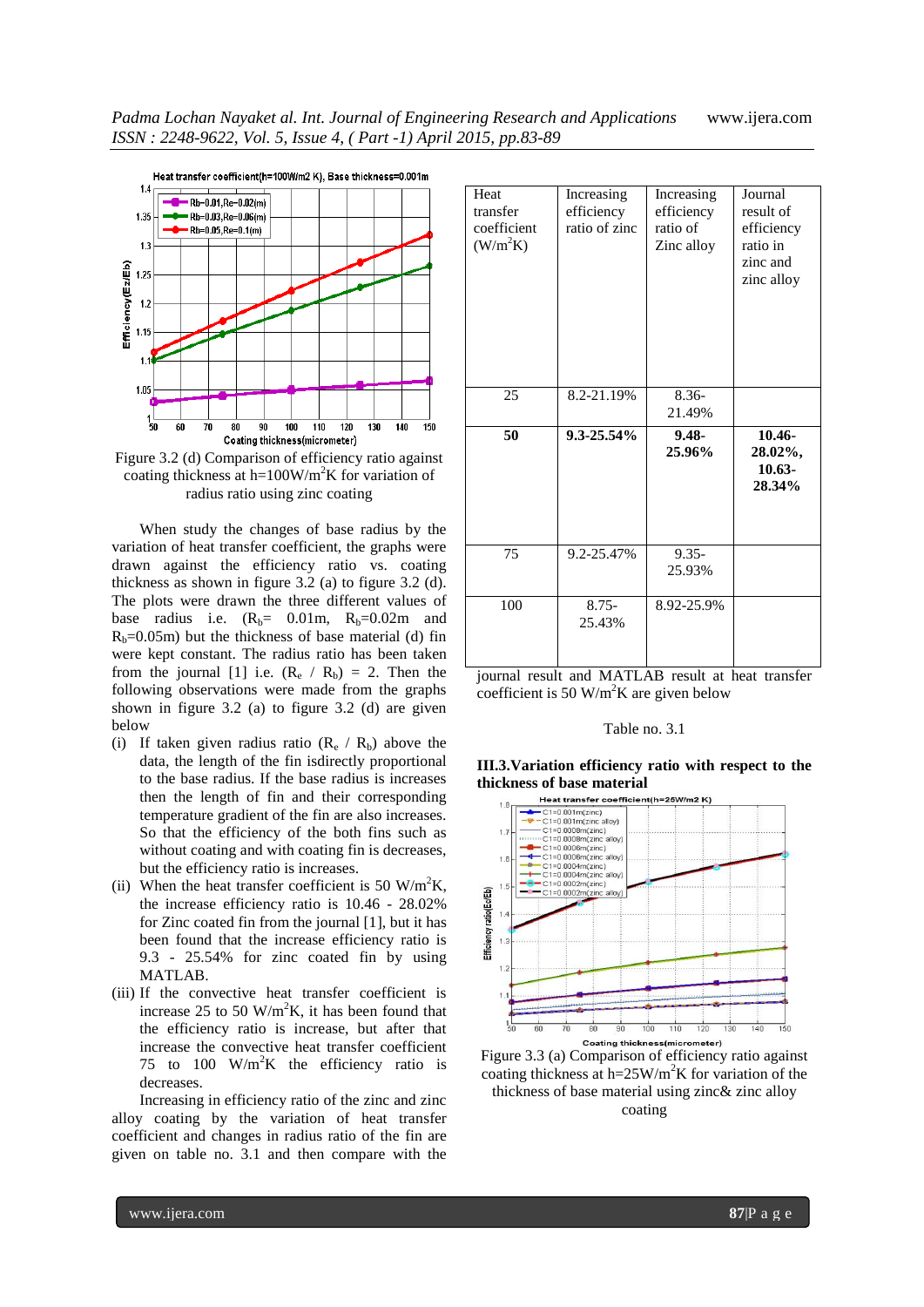

Figure 3.3 (b) Comparison of efficiency ratio against coating thickness at h=50W/m<sup>2</sup>K for variation of the thickness of base material using zinc & zinc alloy coating



Figure 3.3 (c) Comparison of efficiency ratio against coating thickness at h=75W/m<sup>2</sup>K for variation of the thickness of base material using zinc & zinc alloy coating



Figure 3.3 (d) Comparison of efficiency ratio against coating thickness at h=100W/m<sup>2</sup>K for variation of the thickness of base material using zinc & zinc alloy coating

Effects of change in thickness of base material on the variation of heat transfer coefficient. The graphs were drawn against the efficiency ratio vs. coating thickness as shown in fig.3.3 (a) to fig.3.3 (d), but the base fin radius  $(R_b)$  and outer fin radius  $(R_e)$  both are keeping constant. The other parameters are changes like thickness of base material and coating thickness. Then the following observations were made from the graphs shown in figure 3.3 (a) to figure 3.3 (d) are given below.

- (i) From the journal [1] has been taken the gain efficiency ratio of the thicker base fin  $(d=0.001m)$  is 11.72 % and the thinner base fin  $(d=0.0002m)$  is 33.57 % for Zinc coating, but the gain efficiency ratio in thicker base fin  $(d=0.001m)$  is 7.45% and the thinner base fin  $(d=0.0002m)$  is 32.14% for zinc coating by using the MATLAB. The both results have been compared at heat transfer coefficient is 50  $W/m<sup>2</sup>K$ .
- (ii) The gain efficiency ratio of the thicker base fin  $(d=0.001m)$  is 11.92 %, and the thinner base fin  $(d=0.0002m)$  is 33.61% for coating with Zinc alloy from the journal [1], but the gain efficiency ratio of the thicker base fin (d=0.001m) is 7.51% and the thinner base fin  $(d=0.0002m)$  is 32.15% for zinc alloy coating by using the MATLAB. The both results have been compared at heat transfer coefficient is 50 W/m<sup>2</sup>K.
- (iii) It has been found that the efficiency ratio of the fin is decreases if increasing the base material thickness.
- (iv) It has been found that the increasing heat transfer coefficient the efficiency ratio is increasing and vice versa.